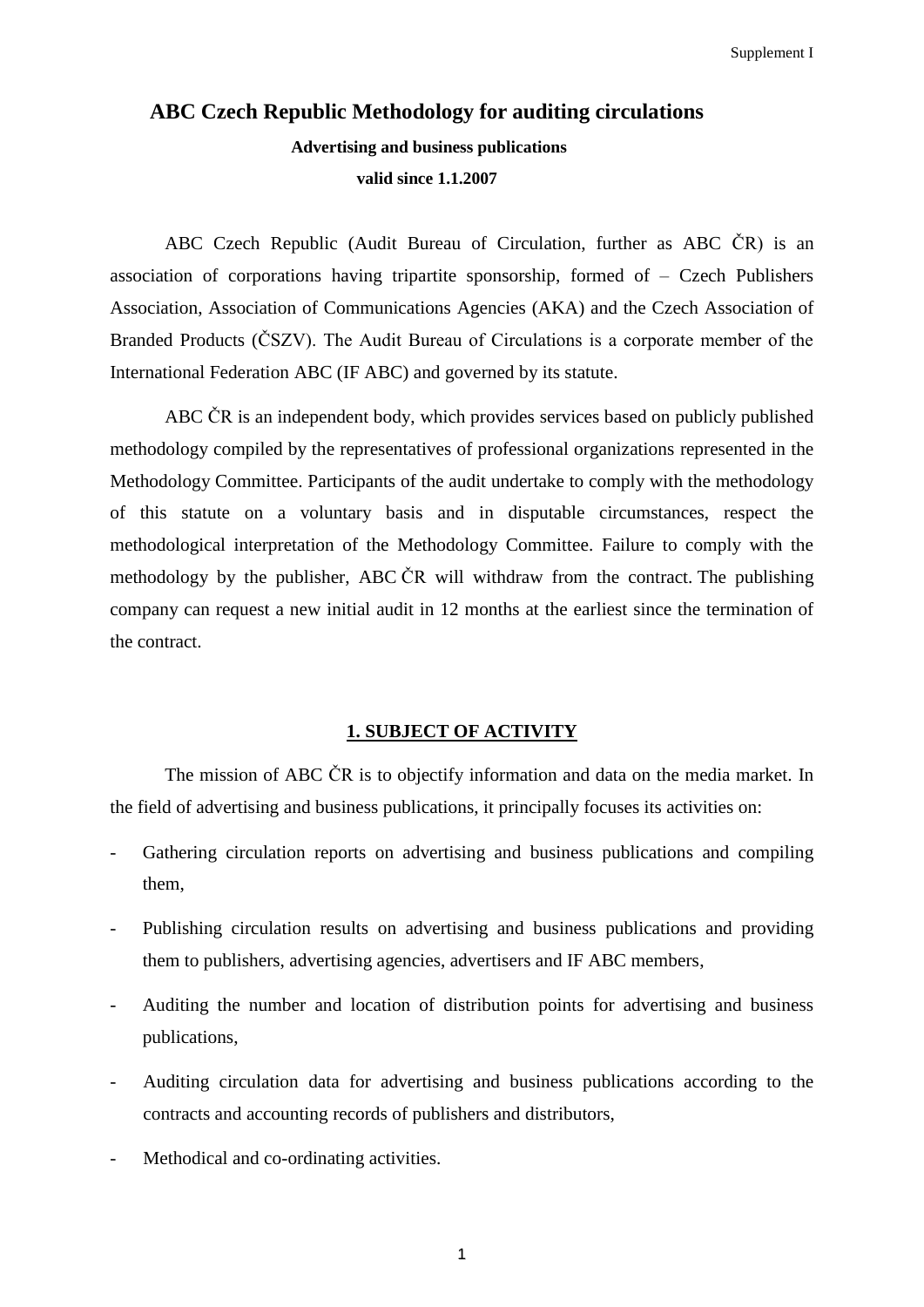#### **2. DEFINITION OF ADVERTISING AND BUSINESS PUBLICATIONS**

According to this methodology, advertising or business publications are understood as publications published and distributed in bulk, fulfilling the following requirements:

- a) Issued under the same name and repeatedly at least 1x per year.
- b) Act as publicity for companies, products and services, as advertisement or for other commercial purposes.
- c) Available to all those interested free of charge, for a member or another fee not pertaining to the price of the publication.
- d) Production will be covered by one contracting entity or a smaller group of contracting authorities and the negotiated production price will correlate to regular prices.

### **3. FORMS OF CIRCULATIONS**

### **3.1. Press Run (PR)**

A Press Run is the number of copies printed and billed by the press office after subtracting spoiled print waste.

# **3.2. Controlled distribution (CD)** – premium service

Are copies of advertising and business publications mailed according to a specified list and delivered by a deliverer to the address of the final consumer. The recipients consent to its delivery and register to receive it by completing a liability card using company or personal details. The publisher is required to submit a list of recipients and accounting records proving expenses associated with their delivery during a circulation audit.

#### **3.3. Number of distribution points (NDP) –** premium service

A distribution point is a specified area, where the copies are handed over to the final consumer (newspaper carrier, newspaper dispenser, rack and deliverers). A system of distribution points forms a distribution network.

The number of DP is verified independently. During the audit, the following conditions must be fulfilled:

> a) The publisher must have the original contracts, based on which the distribution points are located.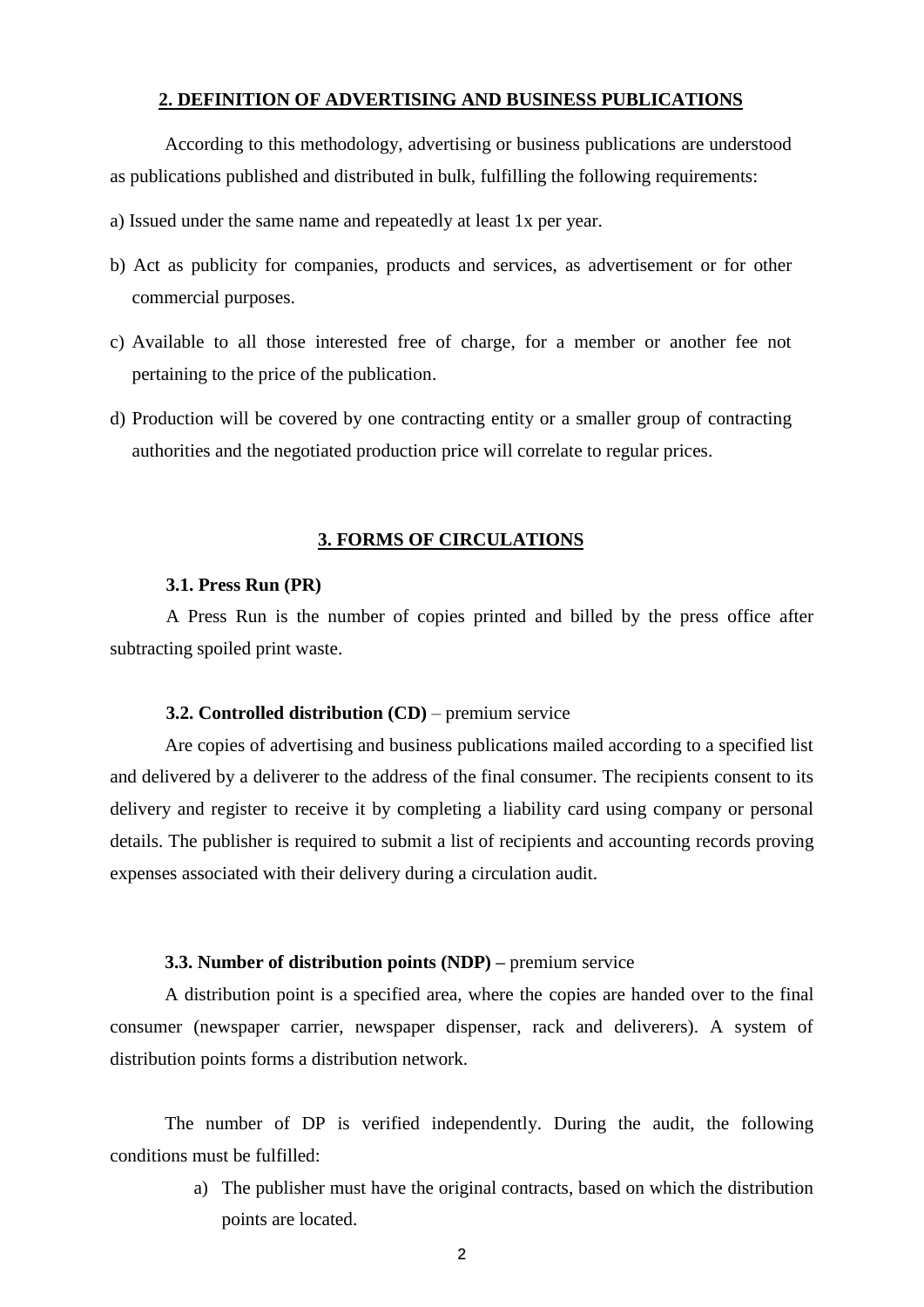b) The publisher enables the ABC ČR employee to check the contracts given in par. a).

# **4. CIRCULATION REPORT**

#### **4.1. Report**

According to this methodology, each publishing company that is part of the circulation audit of advertising and business publications system is required to provide accurate and complete reports of circulations and the number of distribution points within the appointed deadlines.

# **4.2. Report form**

Reports of audited circulations on advertising and business publications are executed on forms provided by ABC ČR along with instructions on its fulfillment.

Data for the appropriate month are featured in the report. Copies that have been distributed prior to or after this period must not be included in the report.

Monthly issues and titles with a longer duration period are accounted into the month when distribution was completed.

### **4.3. Contents of the report**

It is mandatory for each advertising and business publication to report on item: 3.1. Press Run.

The publishing company may choose auditing items 3.2. Controlled distribution and 3.3. The number of distribution points, as a premium service. By contract, the publishing company is bound to regularly send data pertaining to these items along with the press run.

It is mandatory to report the data necessary for the identification and search of distribution points in the distribution point report.

# **4.4. Audit report deadline for advertising and business publications**

4.4.1. The deadline for submitting the circulation audit report (press run, controlled distribution) is the last day of the month following the month for which the report is compiled (meaning if report is for January, it must be sent by February  $28<sup>th</sup>$ , for February, up to March  $31<sup>st</sup>$ , etc.).

**4.4.2.** The deadline for submitting the updated list of distribution points is always the 1<sup>st</sup> day of the appropriate month.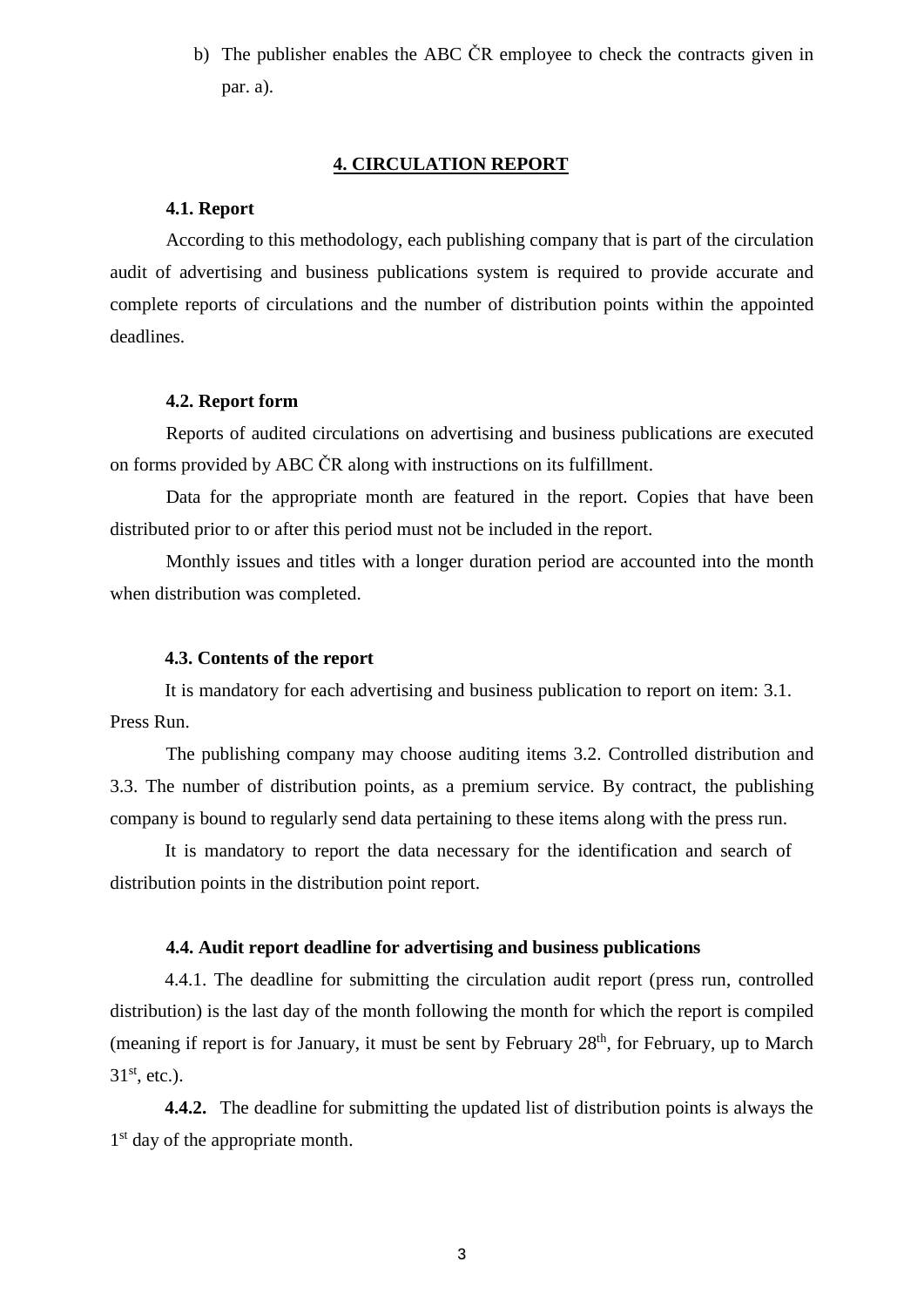# **4.5. Deadline – advertising and business publications with a longer period of duration**

The report is compiled for the whole period after finalizing distribution for advertising and business publications issued as a double-issue, quarterly or with a longer duration period. A timely report submission is one that was given to ABC ČR prior to the deadline.

### **4.6. Non-submission of report**

Late submission of a report on circulations or its non-submission will be published in the reviews as: "Publisher's failure to supply data on time**"**.

Late submission or non-submission of reports on the number of distribution points to ABC ČR will result in the suspension of the audit and the number of audited distribution points will be reduced by 1/12 from the total number of audited points for each month lacking the submission of the report.

# **4.7. Submitting an incomplete report**

If ABC ČR receives a report where all substantial data listed in 4.3. is not acquired by the methods explained in this methodology, it will immediately notify the compiler of the report. If a correction is not established prior to the deadline, ABC ČR will not publish the incomplete data and as a result, it will be published in the reviews as: "Publisher submitted incomplete data".

# **4.8. Changes**

All changes related to the name and address of the publishing company, title and the publishing company's technique must be reported to the nearest following the report on circulations.

#### **4.9. Limited circulation**

If the title is not issued or its circulation limited due to extraordinary circumstances (strike, catastrophes, halted distribution etc.), the publishing company will alter the reporting method depending on the concrete situation upon agreement with ABC ČR.

### **5. PUBLISHING REPORTS**

It is mandatory that the 3.1. Press Run will be published in the audit review of advertising and business publications from the reports submitted by the publishing company. By concluding a contract on the rendition of premium services, the publishing company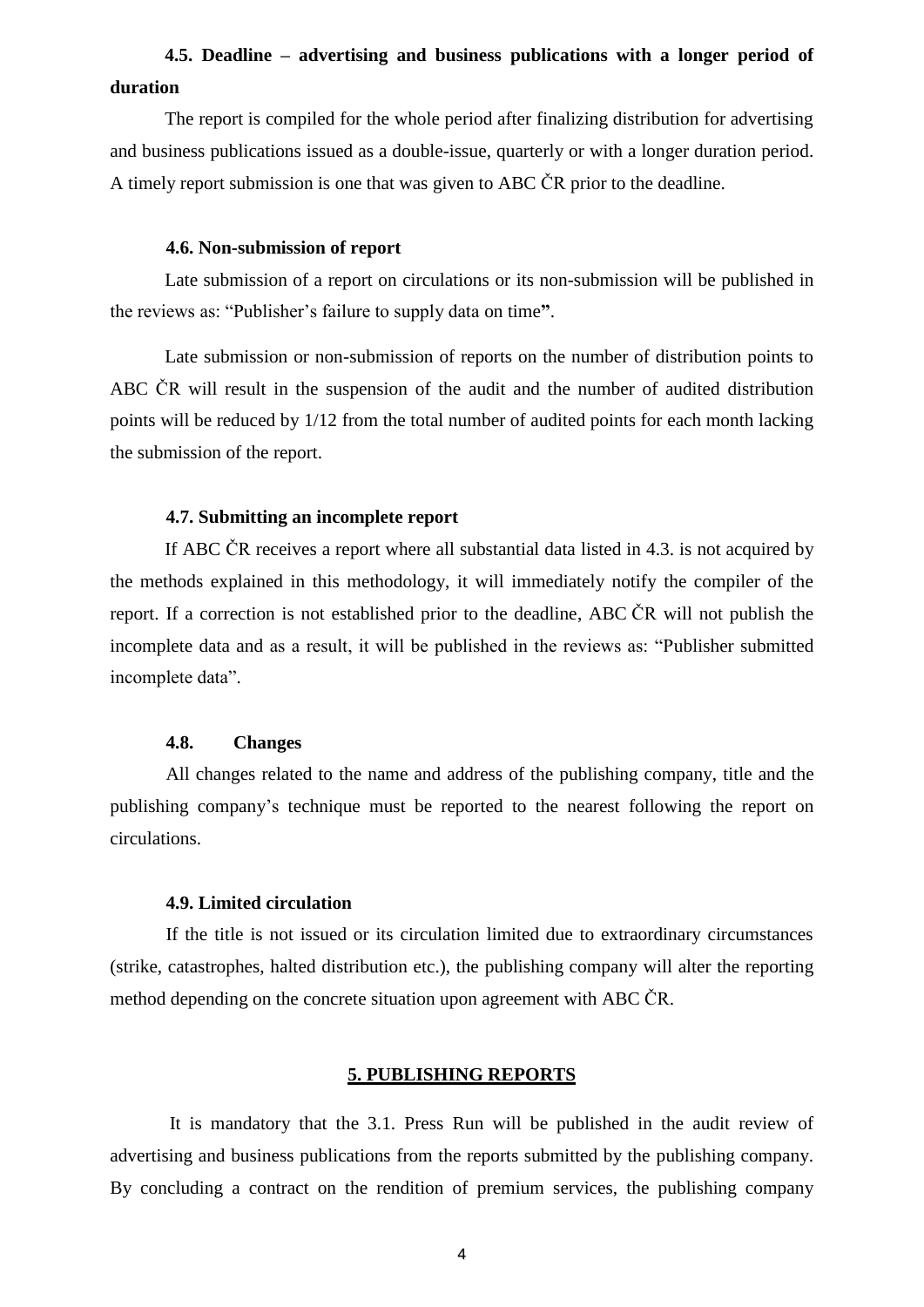acquires the right to publish one or more items pertaining to: 3.2. Controlled distribution and 3.3. Number of distribution points.

ABC ČR shall ensure the publishing data on circulations within a month after the report deadline. On a regular basis the data will be published on www.abccr.cz and in specialist journals. ABC ČR can even provide published data to other subjects but the subject is obliged to publish the data without commentary in table form and will quote in published circulations "Source of ABC ČR".

# **6. CIRCULATION AUDIT OF ADVERTISING AND BUSINESS PUBLICATIONS**

# **6.1. ABC ČR responsibilities during audit**

ABC ČR consistently follows this methodology during the circulation audit of advertising and business publications. It is expected that the publishing company will have already reported the number of copies; eventually the number of distribution points and is prepared to undergo a circulation audit. If an ABC ČR employee has doubts on the authenticity of the submitted documents that cannot be eliminated in co-operation with the publishing company, he/she will suspend the audit and will inform the chairman of ABC ČR.

Document auditing is conducted by an ABC ČR employee at a designated workplace of the publishing company. The audit of the number of distribution points is conducted by an ABC ČR employee by personally checking the distribution point.

The ABC ČR employee will retain secrecy on all trade descriptions pertaining to the publishing company that have been rendered and will keep them strictly confidential. ABC ČR employees may not be in any way involved with a publishing company regardless of the form of co-operation while working for ABC Czech Republic.

### **6.2. Place and extent of audit**

Workplace preparation and records quoted in point 7.2. to 7.4. shall be the responsibility of the publisher or distributor. Auditing records for press run and controlled distribution of advertising and business publications shall be conducted 2 x per year at the publishing company and at the request of ABC ČR at the distributor of controlled distribution. The audit is conducted on the commercial premises of the publishing company, the distributor or press office. The place of audit can be specified by mutual agreement amongst the publishing company, distributor and ABC Czech Republic. Change in the place of audit cannot be at the expense of the availability and integrity of the submitted documents.

Audit on the number of distribution points is conducted by ongoing personal checks for the duration of the contracting period and in such a manner so that within the first year, minimally 50% of all distribution points are checked and then in the following years of the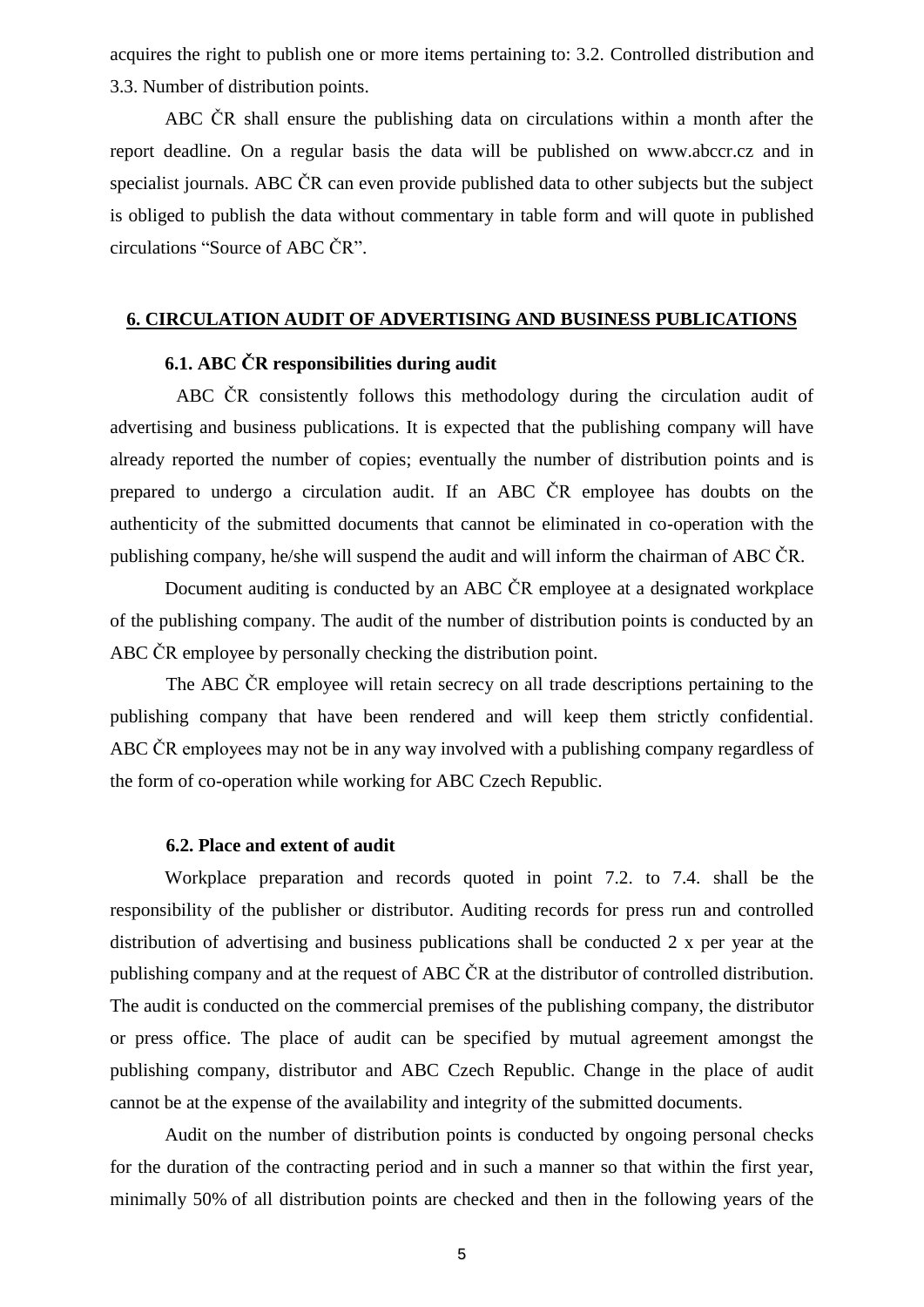contract at the discretion of ABC ČR where  $30 - 50$  % of all distribution points are checked each year.

# **6.3. Audit period**

The audit period for press runs and controlled distribution is the half-year, where each month is audited. The audit date is stated by the ABC CR manager. The audit date needs to be announced 7 days in advance by ABC ČR to the publisher or distributor. The date and time can later be specified upon agreement of the publisher, the distributor and the ABC ČR manager.

For audit of distribution points, the audit period totals one contracting year commencing on the day of concluding the contract.

# **6.4. Postponing the audit date**

The ABC ČR manager after agreement with the ABC ČR employee can decide whether to postpone an audit date when requested by the publishing company once the audit date has been announced.

A written request must be sent to the ABC Czech Republic's address at least five days in advance to the stated audit date.

#### **6.5. Failure to keep the audit date**

If an ABC ČR employee will not be able to conduct a circulation audit within 15 days of the announced audit, if appropriate conditions for a circulation audit are not established or if a proper audit is not completed within 15 days of its commencement then as a result, it will be published in the reviews as: "The publishing company did not enable a circulation audit". Increased costs resulting from the unpreparedness of the workplace or a failure to keep the audit date will be charged to the subscriber.

If an ABC ČR employee does not conduct the circulation audit on the announced or agreed date without significant reasons, the audit will be conducted at an alternate date and ABC ČR will reduce the annual rate charged for auditing circulations by half.

#### **6.6. Additional audit**

If the difference between the data published based on the report and the data discovered during audit exceeds 1 % for press runs and controlled distributions, the ABC ČR manager is required to suspend the audit and inform the chairman of ABC Czech Republic. ABC ČR will conduct additional audits on payment three times the amount of the valid pricelist stated for that audit period. If the publishing company does not settle the stated amount within 10 days or does not allow an additional audit within 14 days of paying the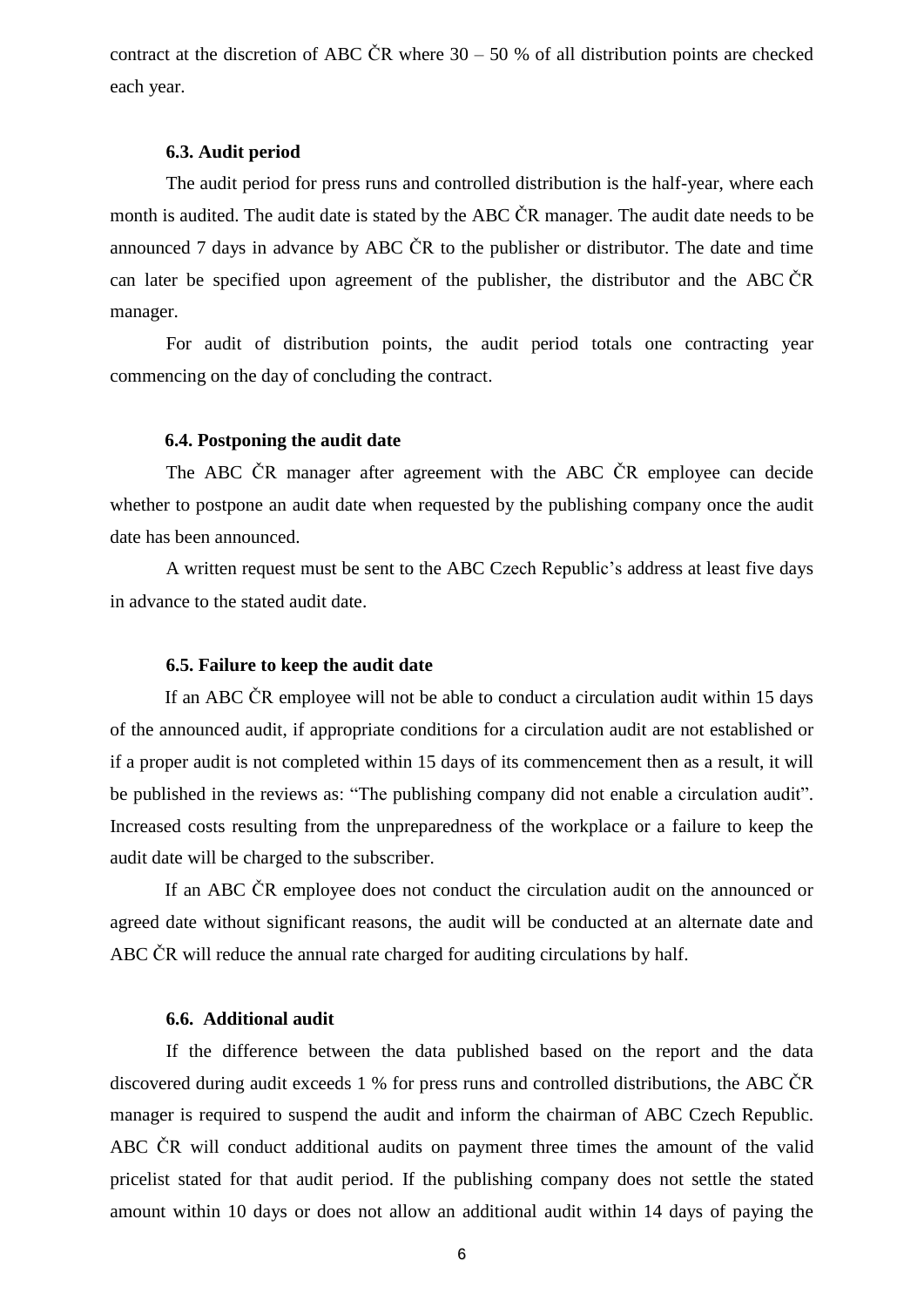amount, it is considered a gross breach of methodology and the reason for withdrawal from the contract. The failure to comply with these deadlines and those listed in point 6.5., ABC ČR will remove unverified data from their reviews and publish a report in the media and in places where circulations are available.

# **6.7. Preliminary audit**

The ABC ČR manager will decide whether a preliminary audit will take place based on the submitted circulation reports, whenever he/she questions the authenticity of the circulations stated in the report. A preliminary audit is also conducted by an ABC ČR manager for the collection of data that cannot be done retroactively for accounting documentation and in particular for personal press run checks. During a preliminary check, records listed in point 7.2. must be submitted with an exception of the settlement of invoices. In duly substantiated cases, publishing company data may be suspended until the completion of the preliminary audit for a maximum of 30 days and ABC ČR will publish a report in the media and in places where circulations are available.

## **6.8. Initial audit**

For newly adopted titles, an audit must be done following all methodology regulations valid at the time that it is conducted prior to publishing regular data. Based on the initial audit, the ABC ČR manager will decide whether the provided accounting records are sufficient for regular audits. Upon the submission of the application form, ABC ČR will conduct 4-5 circulation checks. If the publishing company utilizes the distribution network that is not available to other publishers or is not used regularly by other publishers, ABC ČR must provide such supporting documents so that it could execute checks in this network prior to its inclusion into the system. Shortcomings in bookkeeping must be removed by the publishing company prior to signing the contract and prior to entering the periodical regular audits. ABC ČR charges a price corresponding to the pricelist of one audit period for the initial audit.

# **6.9. Exceptional audit suggested by the founder (member) or ABC ČR manager**

The ABC ČR General Assembly decides whether an exceptional audit will take place based on a suggestion from a member, chairman of the Methodology Committee or manager of ABC ČR. The publishing company will settle the increased auditing costs only if an ABC ČR employee discovers a deviation exceeding 1 % between the reported data and the data discovered during audit. In other cases, the proposer will settle the costs of an exceptional audit. The total sum will be stated by the ABC ČR manager with respect to the extent of an exceptional audit according to the valid pricelist.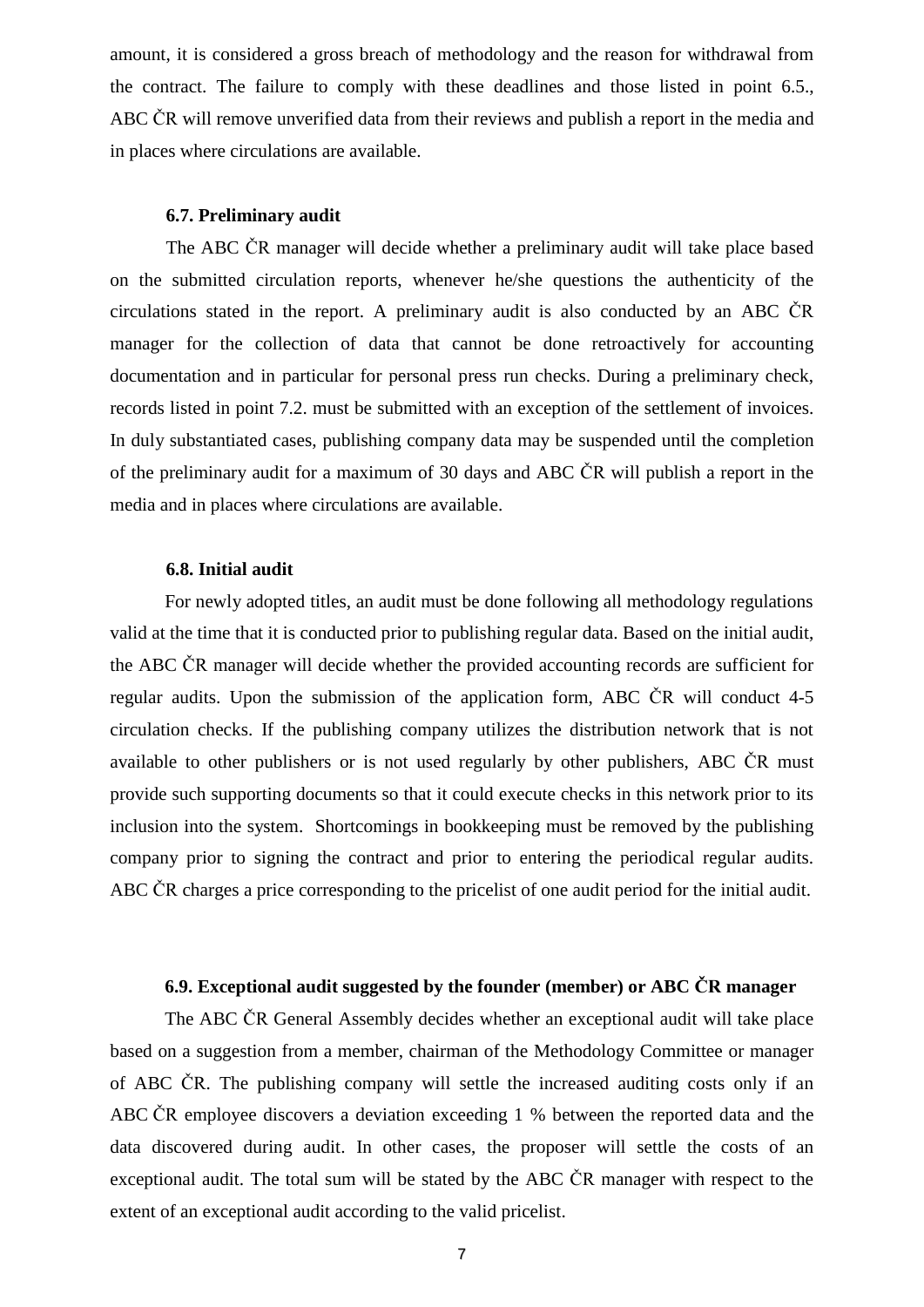#### **6.10. Exceptional audit suggested by participants of audit**

Other participants of the audit may submit proposals for exceptional audit by the Methodology Committee after settling the deposit. If the Methodology Committee recommends a proposal for a decision by the ABC ČR General Assembly, the settled deposit will remain at ABC ČR until the completion of the audit. The deposit amount will be stated by the ABC ČR manager with respect to the extent of an exceptional audit according to the valid pricelist.

Proposals on exceptional audits according to points 6.9. and 6.10. must have a foundation for the proposal and upon agreement with the ABC ČR manager must have an estimated price of conducting the audit.

#### **6.11. Participation of other persons during a proper and an exceptional audit**

Other persons may participate in a proper or an exceptional audit. The ABC ČR manager will draw up a declaration binding them to secrecy in the extent indicated in point 6.1. The ABC ČR chairman decides on the participation of other persons during a proper audit, the ABC ČR General Assembly decides on the participation of other persons during an exceptional audit.

# **6.12. Certificate of circulations and Final report**

Upon the completion of the initial audit, the ABC ČR manager compiles a report that he/she sends as information to the ABC ČR chairman and to the publishing company with a conclusion whether the publishing company satisfied or did not satisfy the methodology requirements for the initial audit.

In conclusion to a proper audit, the ABC ČR employee will compile a certificate of circulations indicating even eventual deviations between the declared and the actual detected number of copies. Deviations exceeding 1 % (see 6.6.) from the reported data must be documented in the certificate of circulations with reference to the accounting record numbers. ABC ČR will forward a copy of the certificate of circulations to the publishing company for signing.

The final report of all titles for the auditing period will be published by ABC ČR in the media and in places where circulations are available.

When auditing the number of distribution points, ABC ČR will publish a certificate on the number of distribution points 1 x every 3 months during the duration of the contract, no earlier than three months of signing the contract or after checking minimally 50 % of the total number of distribution points. ABC ČR will publish a certificate on the distribution points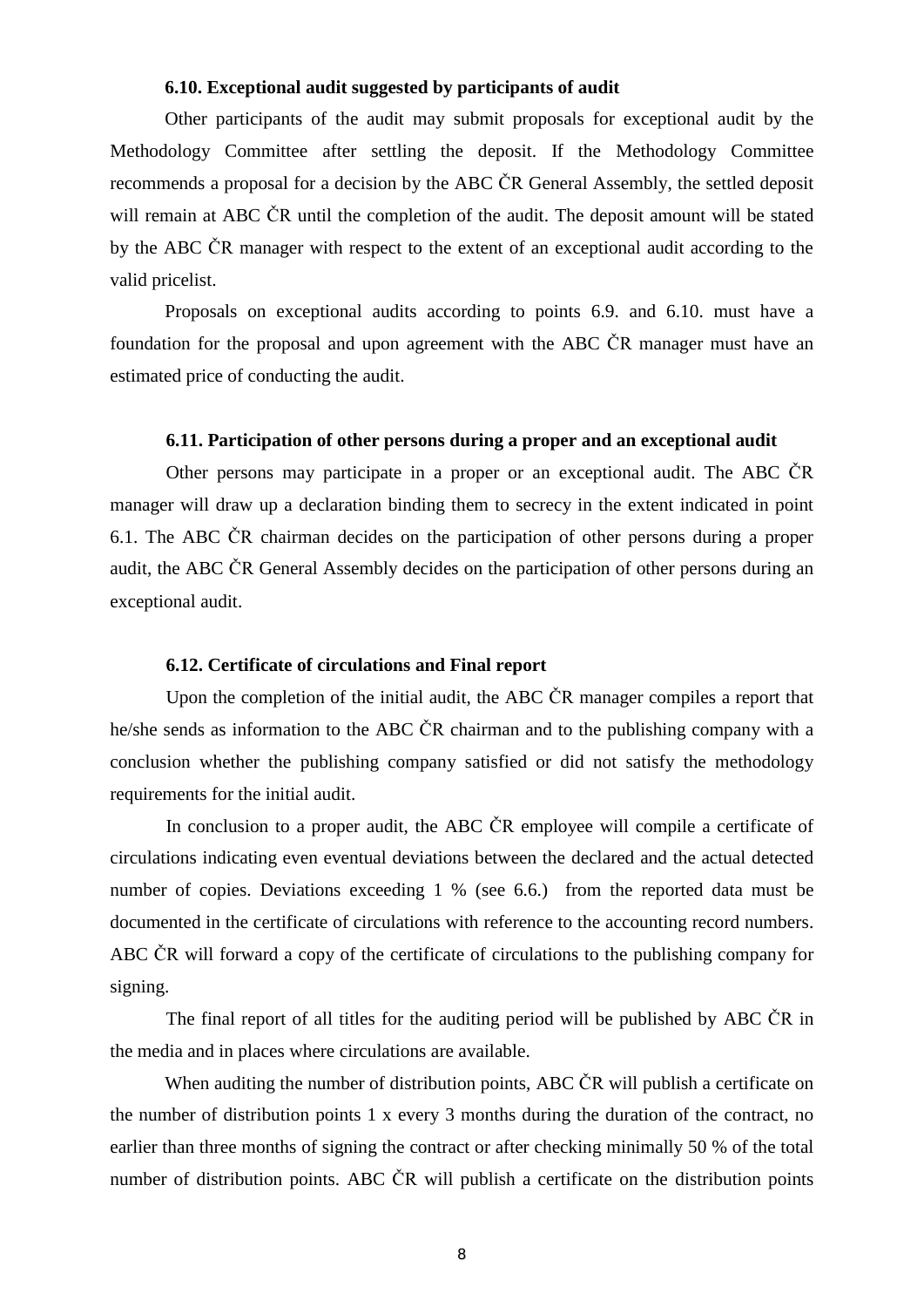audit when at least 95 % of the checked distribution points satisfy the requirements of the check.

# **7. PROVING DOCUMENTS FOR AUDIT**

# **7.1. Bookkeeping**

A fundamental requirement for a circulation audit is that the publishing company (distributor) has properly managed accounts in accordance to the Act on accounting. All internal orders, money transfers etc., essential for audits, pertaining to production and distribution of publishing company products must be submitted in its original copies. During an audit by an ABC ČR employee, acquired data is compared to the circulation report submitted during the auditing period by the publishing company. The difference between the acquired and reported values must not exceed 1 %.

ABC ČR employees are authorized to view all records quoted by this methodology and can request other documentation if it is important for the assessment of reported circulations.

# **7. 2. Documents for audit**

During audit of individual circulation forms, ABC ČR employees principally check the general ledger and analytical evidence books and the following records:

- a) **Press run** invoices issued by the press office, proof of payment invoices, press office contracts, orders and delivery notes verifying the press runs of titles. If the press office is part of the publishing company and does not act as an independent unit, the publishing company must submit equally important records of internal evidence that upon request can be supplemented by other records of accounting evidence. Upon written request from ABC Czech Republic, the publishing company is required to ensure a personal check of press runs in the press office. A preliminary audit of press runs is conducted by an ABC ČR employee always by a personal check of the press runs of up to date issues in the press office. The publishing company must provide access into the handling area of the press office at the ABC ČR's request.
- b) **Controlled distribution** a list of recipients for each title, records certifying their consent as customers with delivery notes of titles and records proving direct expenses associated with their delivery.
- c) **Number of distribution points** the publishing company will submit original contracts on which the location of the distribution points is based.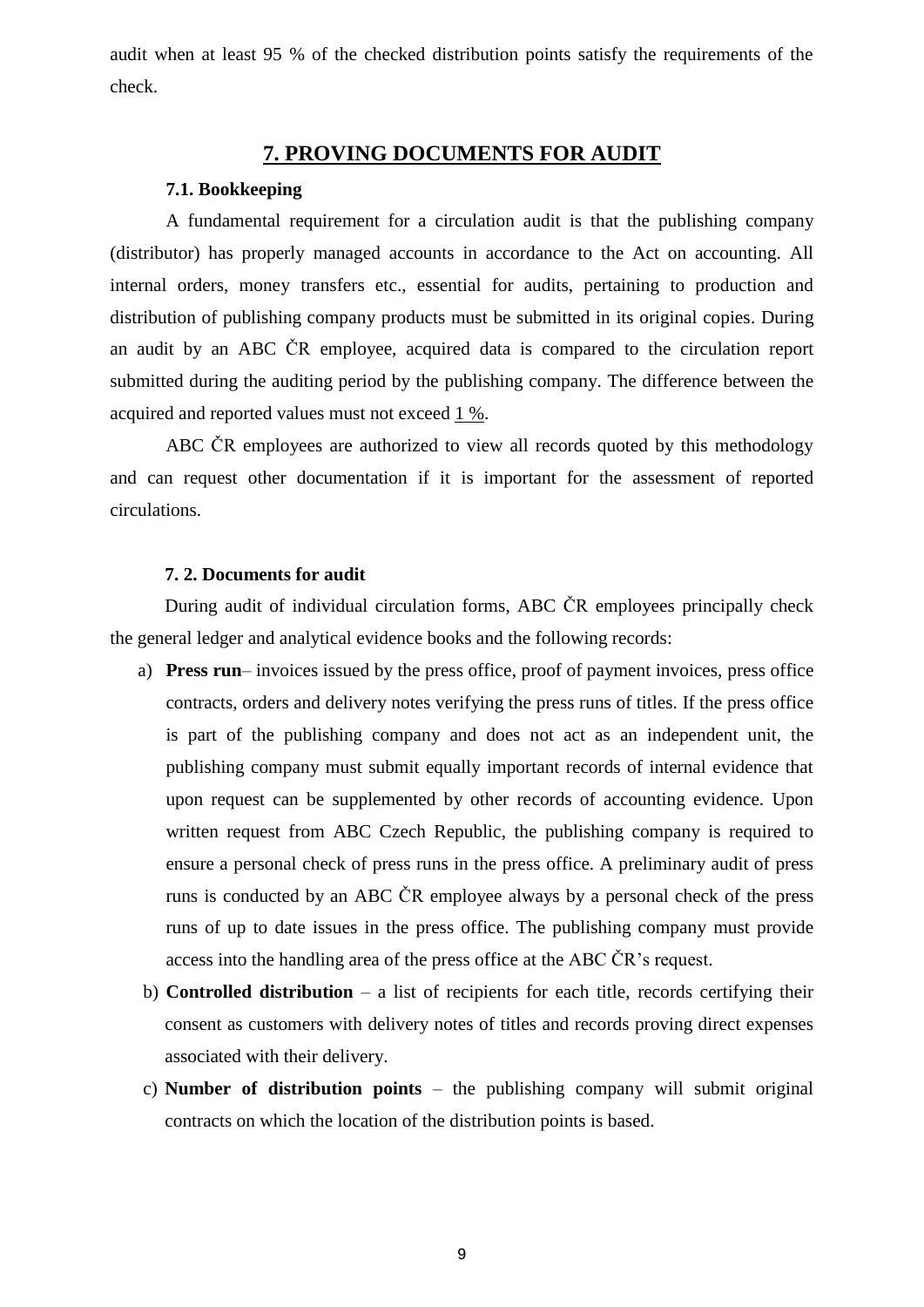#### **7.3. Audit of versions**

When auditing versions, invoice records for versions must be presented in such a manner so that each individual version may be verified.

### **7.4. Proving documents of audit of the distributor**

The same documents that are stated in 7.1., 7.2. and 7.3. are audited for the distributor with the exception of records verifying production.

# **8. REQUIREMENTS FOR INCLUSION INTO THE ABC ČR SYSTEM**

# **8. 1. Inclusion into the ABC ČR system**

Each publishing company that will express their approval to the methodology and its practical application during the initial audit of ABC ČR may be included by:

- submitting an application form for press run audit, eventually controlled distribution and number of distribution points, into the ABC ČR system,

- completing the initial audit,

- signing a contract with ABC ČR on the provision of services, where the publishing company will be bound to provide press runs data, eventually data on controlled distributions and number of distribution points that are specified by this methodology,

- submitting verifiable data on average press runs, eventually controlled distributions for the past six months,

- paying the ABC ČR system service fees.

#### **8.2. Fees**

Fees associated with the publishing and auditing of circulations will always be set a year in advance in the pricelist. Prices are based on an hourly rate for auditing, time calculations and a flat rate for the compilation and publication of company data on circulations. The price for the compilation and publication of circulation data for all participants remain the same. Prices for premium services are laid out contractually based on time calculations.